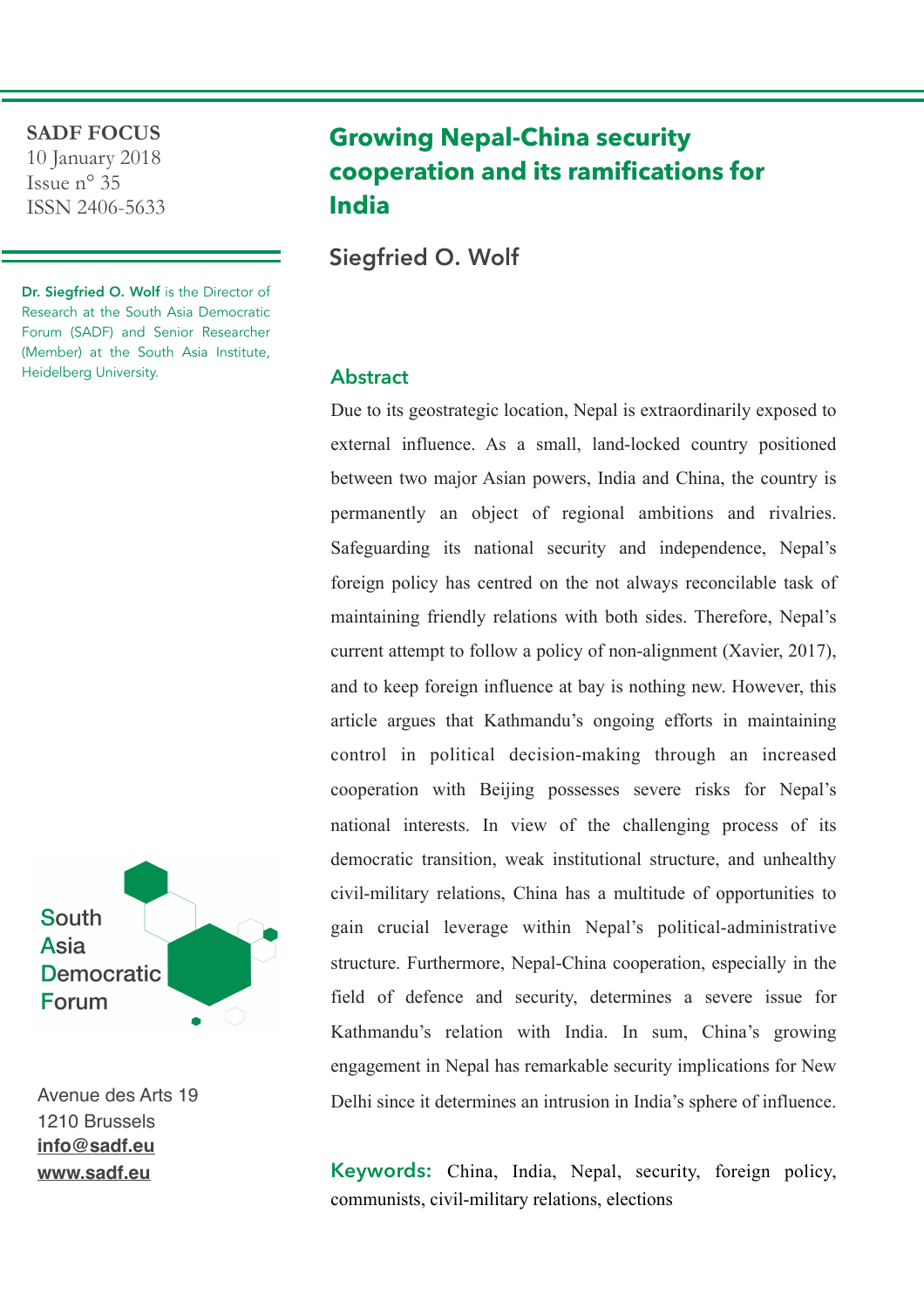### **Contextualising India-Nepal relations**

<span id="page-1-2"></span>The long, permeable border (around 1,800 km) with India has upheld a close yet sometimes acrimonious relationship between the two countries, with Nepal's economy functioning as an appendage to that of India. Subsequently, relations between India and Nepal have not only been influenced by cultural and historical links, but also by deeply entrenched economic and political ties burdened by suspicion and resentment. One should however also keep in mind that the Nepalese people have traditionally a great affection for India. The results of the 'Insights South Asia - Nepal survey 2011', jointly conducted by the South Asia Democratic Forum (SADF) and Gallup Europe, showed that 84 per cent of the respondents had a rather positive opinion about their big neighbour.<sup>1</sup> Besides substantial cooperation and common interests characterising the bilateral relations, a major reason for such a positive perception is that many Nepali people found employment in India and because of New Delhi's "role as the midwife of Nepal's democracy" (Gayley, 2001). The latter phenomenon was formally acknowledged in the 1950 'Peace and Friendship' treaty between both countries, signed by the Nepali Rana dynasty[.](#page-1-1)<sup>[2](#page-1-1)</sup> The Rana dynasty came to an end in 1951, after ruling the country in an autocratic manner, leading to the first general elections in Nepal in 1959 supported by India. But in 1960, Nepal witnessed a royal coup, which stifled the progress of the 'democratic experiment'. Witnessing the democratic backslash as well as experiencing a border war with China in 1962, New Delhi changed its Nepal policy and started to improve its relations with the monarchy. Subsequently, trade and transit rights were established, and India secured, through a secret agreement, a monopoly on arms sales to Nepal.

## <span id="page-1-3"></span>**Nepal's search of equidistance and the notion of the Zone of Peace**

It is interesting to note that Nepal maintained neutrality during the 1962 border war between New Delhi and Beijing (Jain, 2013, p.61), which was a remarkable move by the then king to create its own space in foreign policy decision-making. To underpin its independence from India, the monarch tried to push the diversification of Nepal's economic relations and expanded the country's

<span id="page-1-0"></span><sup>&</sup>lt;sup>[1](#page-1-2)</sup> Regarding the same survey, only 9 per cent held an opposite view and 7 per cent said they "did not know" (or preferred not to give an answer). Respondents (90 per cent) who had visited India were overall the most likely to see the country in a positive light (SADF, 2012).

<span id="page-1-1"></span><sup>&</sup>lt;sup>[2](#page-1-3)</sup> Members of the Rana family controlled Nepal between 1846 and 1950. Although the king maintained symbolic power, the Ranas ruled the country, institutionalising the position of Prime Minister as their hereditary prerogative. The Ranas married into the royal family and maintained power by collaborating with the British imposition of colonial rule over India, in the process securing Nepal's own sovereign status. Following Indian independence in 1947 and the prodemocracy movement launched by the Nepali Congress, the Rana family gradually lost its guaranteed position of predominance. Nevertheless, through wealth and power acquired over more than a century, the Ranas continue to be influential figures in Nepal's economy and other sectors (Mitra et al., 2006).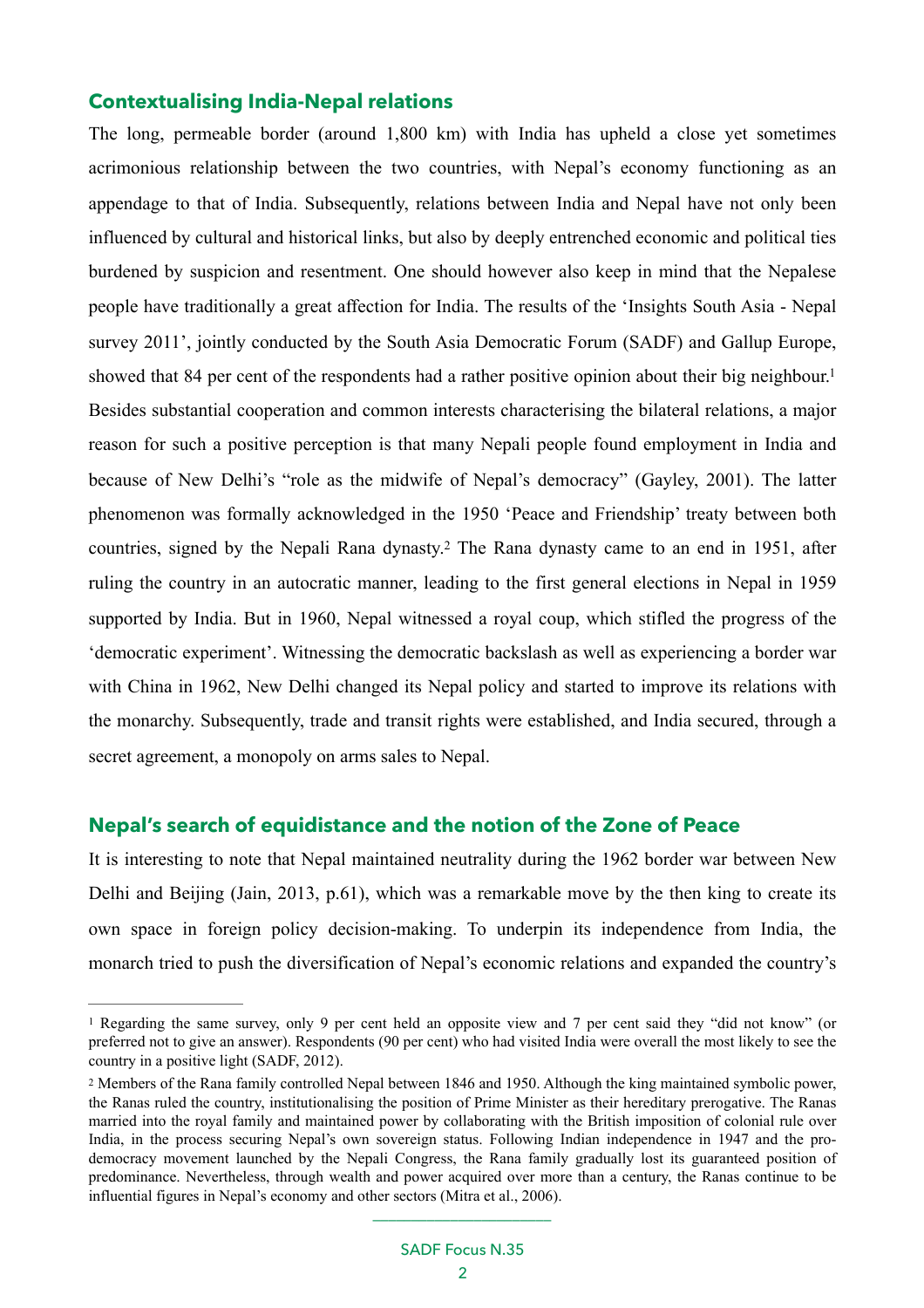foreign relations with China. For example, the start of the construction of the Kathmandu-Kodari Road as well as air and railway links with China were some of the outcomes of the Kathmandu-Beijing rapprochement in the early 1960s (Jain, 2013, p.61).

The king's aim was to seek a policy of equidistance between China and India, much to the dislike of India (Jain, 2013, p.62). Therefore, since the mid 1970s, the idea of Nepal as a "Zone of Peace" (ZoP) was developed (Muni, 1984). The initial notion of the ZoP concept got inspired by the basic ideals of the UN and the principles of non-alignment. Besides the fact that a concrete definition of the scope of the ZoP came much later (in February 1982), the aim of this new foreign policy direction was clear: Nepal does not intend to take sides in any regional conflict. The monarch was convinced that only the establishment of Nepal in the framework of ZoP would guarantee the country's sovereignty, independence, and territorial integrity, and subsequently ensure political stability and economic progress (Mitra, 1982; Muni, 1984). However, India perceived this move of the then king to establish an independent foreign policy for Nepal as a challenge for its own national interests, especially its security. Being identified as a buffer state towards China, Nepal gains special momentum in India's foreign policy. When this state gets under unrestrained control of Beijing and/or the Maoists, it becomes a strategic liability and security concern for India's decision makers. Against this backdrop, New Delhi viewed the ZoP as a strategic attempt by China and Pakistan to cut the close ties between India and Nepal. In consequence, New Delhi reacted and started to extensively support the pro-democratic elements, foremost the Nepali (National) Congress.

## **Semblance of 'special' India-Nepal relations and China-Nepal rapprochement**

During the 1970s and 1980s we observed economic cooperation India and Nepal as well as friction over New Delhi's support for the Nepalese opposition and Nepal's persistent feeling of vulnerability with India as the regional hegemon. In June 1988, the royal palace went ahead with a secret conclusion of an arms treaty with China. This arrangement includes the purchasing of anti-aircraft military hardware from Beijing, and training of military personnel. However, the procurement of weapon systems from China was considered by New Delhi as an attempt to discard the Indian security umbrella to seek an independent security and defence policy (Jain, 2013, p.63). As such, the arms deal was regarded in New Delhi as a threat to India's own security environment as well as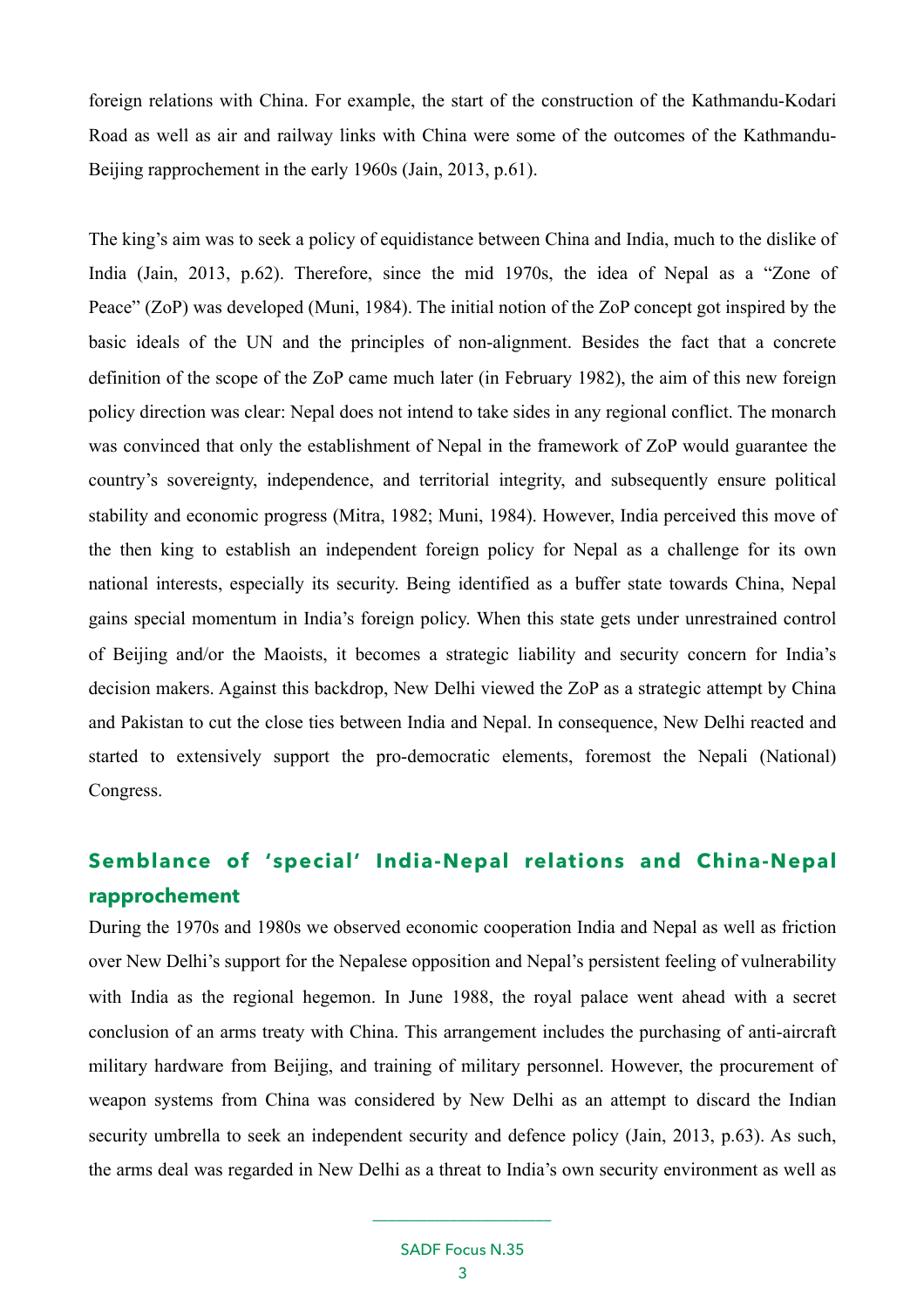<span id="page-3-2"></span>a direct contravention against the established structure of friendly, 'special relations' between Nepal and India (Mitra et al., 2006). The ensuing Trade and Transit dispute in 1989 marked a low point in relation[s](#page-3-0)<sup>[3](#page-3-0)</sup> as India refused to renew respective agreements in retaliation for the arms deal between Nepal and China (Mitra et al., 2006). However, relations improved significantly after a democratically elected government came to power in May 1991, although India's security-related concerns remained. Political instability in Nepal has added to fears of possible anti-India activities being launched from Nepal. Furthermore, both countries were wary of spill over effects of militancy and criminal activities facilitated by the open border between the two. Concretely, New Delhi is being concerned about support cells for India's northeast insurgencies generated by the Maoist movement and Nepal of co-operation between Indian and Nepali Maoists during the last two decades. However, after the ouster of the king by two major pro-democracy movements (Jana Andolan I & II) and the end of the Maoist insurgency (People's War), Nepal is once again in a process of transition towards democracy. But the subsequent positive ramifications for India-Nepal relations were not utilised due to an ambiguous foreign policy of the Indian National Congress led by the United Progressive Alliance (UPA) governments during the last decades (Wolf, 2014). Yet the India-Nepal relations reached under the 10 years UPA government (2004-2014) an all-time low (Kumar, 2016).

## **China's growing activities in Nepal and the 2017 elections**

<span id="page-3-3"></span>Since 2014, the following BJP-led government under Prime Minister (PM) Narendra Modi tried to bringout a turnaround in the bilateral relations.<sup>[4](#page-3-1)</sup> One of the major reasons for New Delhi's reorientation in its Nepal policy was the tremendous increase of Chinese investments in the infrastructure, energy and other sectors of the Himalayan country (Kumar, 2016). As already indicated, Chinese investments in Nepal became already a well-known phenomenon. Here, the new Chinese Belt and Road (BRI) initiative will give further momentum for China-Nepal development cooperation. Kathmandu already proposed several ideas for joint projects within the framework of BRI.

<span id="page-3-0"></span><sup>&</sup>lt;sup>[3](#page-3-2)</sup> Annual economic growth in Nepal, which had averaged 4 per cent in the 1980s, declined to 1.5 per cent in 1989/90 as India imposed a virtual economic blockade. Economic discontent as a result of the embargo, combined with mounting political instability during the Jana Andolan movement, pressured Nepal's king to reach an agreement with India. In June 1990 a joint Kathmandu-New Delhi communiqué granted commercial privileges to India, reopened transit routes for Nepal's exports to India and restored co-operation on security matters (Mitra et al., 2006).

<span id="page-3-1"></span>For example, shortly after Narendra Modi took office in 2014, he visited Nepal twice to underpin India's goodwill and [4](#page-3-3) to bridge differences (Kumar, 2016). \_\_\_\_\_\_\_\_\_\_\_\_\_\_\_\_\_\_\_\_\_\_\_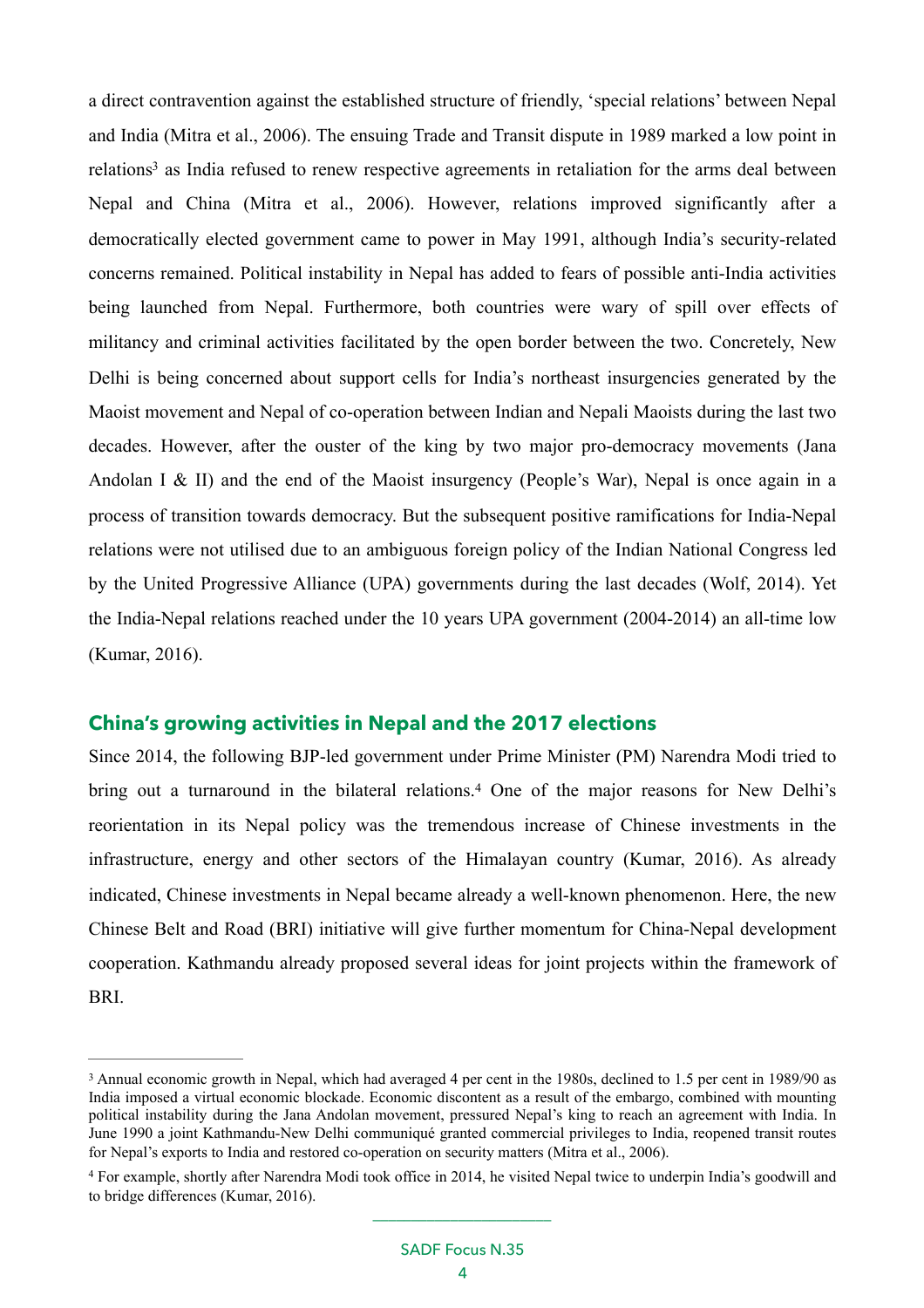<span id="page-4-4"></span><span id="page-4-3"></span>However, the new, unprecedented amounts of cash flow from Beijing come at a time when the domestic political turmoil and deterioration of economic conditions reached again an extraordinary critical point. Kathmandu's difficulties to handle the catastrophic April 2015 earthquake and its aftermath, or the many years of constitutional limbo until the much criticised, new constitution got adopted in September 2015 (Wolf[,](#page-4-0) 201[5](#page-4-0)a; Wolf, 2015b)<sup>5</sup>, created a new wave of critique and frustration among the Nepali people towards the traditional establishment and their political parties. The subsequent protest movements, especially along the Indian border by Madhesi groups<sup>[6](#page-4-1)</sup>, led not only to a five mont[h7](#page-4-2) long standstill (blockade) in cross-border trade and a severe shortage in crucial goods, but also had negative ramifications for the relations between Kathmandu and New Delhi (Iyengar, 2015). Here, many observers in Nepal claimed India for facilitating the blockade which created additional anti-Indian sentiments.

<span id="page-4-5"></span>The mix of all these different, unfortunate factors got reflected in the latest national elections on 26 November 2017, leading to a landslide victory of the alliance of ideological left parties. This allied force consisted of the two major, former hostile parties: the Communist Party of Nepal-Unified Marxist-Leninist/CPN-UML and the Nepal Communist Party-Maoist/CPN-M (Gupta & Liang, 2017). This 'communist alliance' was able to secure overwhelming majorities in both the federal bicameral legislature (the House of Representatives and National Assembly) and the provincial assemblies (Bhattarai, 2017). As such, besides being in control of both houses of the Nepali Federal Parliament, the left alliance will form the government in six out of the seven provinces (Bhattarai, 2017). Nevertheless, the success of the communist parties is not due to the support or influence by China, but rather because of the vibrant, effective organisational structure and party discipline, especially at the grassroot level, of the left parties — then the one by the established parties like the National Congress. Furthermore, Nepal's electorate, particularly the rural one, had always a tendency towards the left at the polls. Moreover, the left alliance was better in communicating their agenda of stability and prosperity. However, Nepal's troubled political histories shows that the left parties suffered from remarkable infightings, ruptures and disintegrations as well as from conflicts

<span id="page-4-0"></span>After the end of a 10-year Maoist insurgency in 2006, it is drafting a new constitution. Due to numerous unfortunate [5](#page-4-3) political undercurrents, numerous interruptions meant the constitutional-building process was delayed for more than seven years. Finally, on 20 September 2015, Nepal has formally adopted a new constitution, the first to be drawn up by democratically elected representatives after centuries of autocratic rule.

<span id="page-4-1"></span>The Madhesi groups felt that the new constitution did not adequately address their concerns and asked for proportional [6](#page-4-4) representation in government and changes to the way electoral constituencies are drawn up (Iyengar, 2015).

<span id="page-4-2"></span>From September 2015 to February 2016 (Baral, 2017). [7](#page-4-5)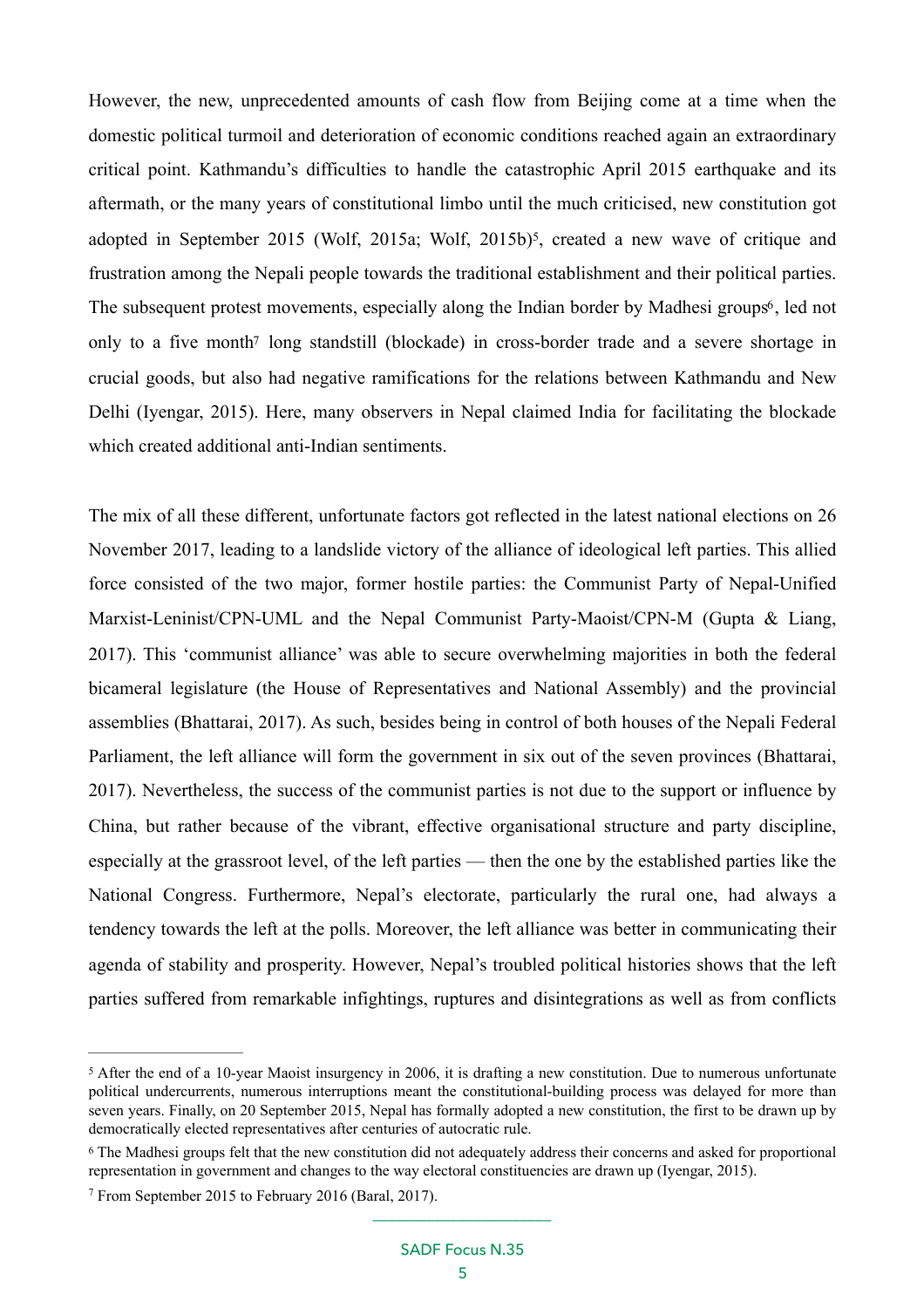among each other. Furthermore, the fact that there is no single-majority party and the victorious 'left alliance' is far away from being an ideological cohesive force, indicates "no guarantee that the victory by the left alliance will ensure political stability in Nepal" (Bhattarai, 2017). Nonetheless, there is much hope in Beijing that the new ruling communist alliance will be closer to China than the former NC government, which maintains traditional, good relations with New Delhi (Gupta  $\&$ Liang, 2017).

### **Security dimension of China's increasing role in Nepal**

During the last years, China boosted its security cooperation with Nepal. An important step was the agreement on a Comprehensive Strategic Partnership Programme (Nayak, 2017; Mehta, 2017). Beijing invested heavily in Nepal's security forces, particularly in its armed police and paramilitary forces. The major aim of the tremendous increase of financial assistance and provision of equipment was to build up new security capacities and to modernise Nepal's armed forces. The security capacities of Nepal that protect (seal) the Nepal-Tibet border and thus undermine crossborder activities of 'Free-Tibet' activists remain of key interest to China (Baral, 2017). In other words, Beijing seeks a more active support of Kathmandu for Beijing's 'One-China Policy' (Mehta, 2017).

Furthermore, China and Nepal agreed to hold regular drills of their armed forces focusing on counterterrorism and disaster management. The first joint military exercise between both countries, the 10-day 'Sagarmatha Friendship 2017', took place in April 2017 (KP, 2017). One should expect that the conducting of such joint military exercises will be a crucial element in the future security cooperation of Nepal and China. This is gaining significance since Kathmandu carried out such endeavours only with India and the US. Another significant element of the bilateral security cooperation in the remarkable increase of exchange programs and high-level delegation visits to push military-to-military contacts.

## **Final thoughts – China's influence in Nepal and security implications for India**

Nepal's increasing incorporation in Chinese infrastructure networks in the extended Himalayan region has tremendous security implications for India. Besides the potential military use of such road, air, and railway links, most importantly is that these are neutralising India's traditional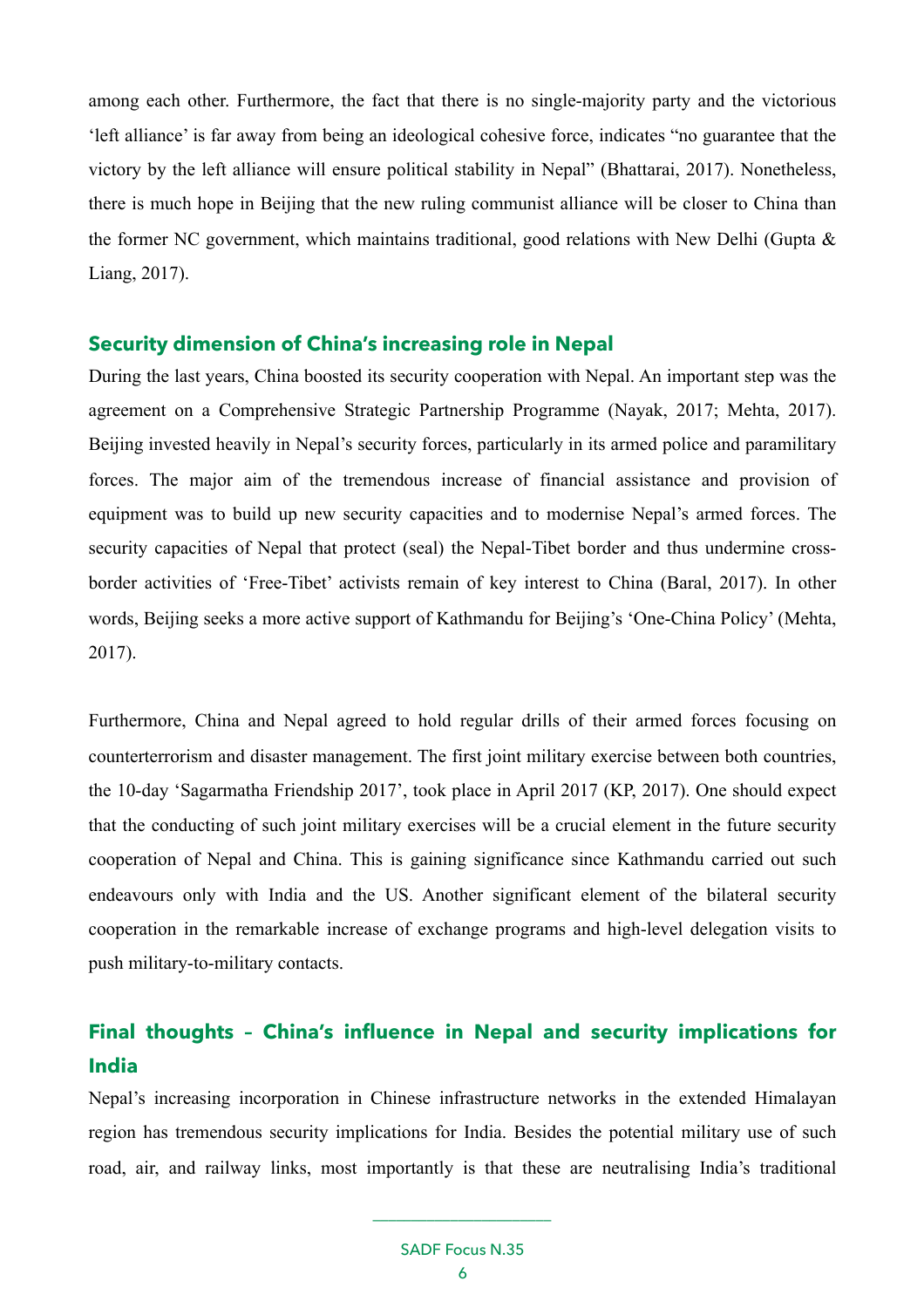<span id="page-6-1"></span>advantage of having a better geostrategic access to Nepal. Against this backdrop, New Delhi needs to be much more flexible and comprehensive in its reaction towards developments in Nepal in general and China's multifaceted involvement in the country in particular. This is gaining significance since Beijing gave up its policy of non-interference into Nepal's domestic politics.<sup>8</sup> The administration of PM Modi reacted already by beefing up its investments in Nepal's infrastructure. Another important step was the final ratification of the Bilateral Investment Promotion and Protection Agreement (BIPA) between Nepal and India which was much needed and demanded.

As mentioned above, Beijing already started quite some time ago to fill the apparent gaps regarding financial and technical support, including equipment and training, for Nepal's armed forces. New Delhi was for many years quite reluctant to do this move. Due to the latest massive increase of Chinese support for the Nepalese army as well as the increased defence and security cooperation, Beijing will gain more influence within Nepalese main security sector agent. This is becoming increasingly important, since the military is also an important player in Nepal's political arena. Due to the lack of institutionalised civilian control and the problematic development of the peace process, one should expect that the leverage of the Nepalese top-brass might further increase. Here, necessary reforms of the security sector, enforcement of civilian supremacy, and the institutionalising civilian control of the military are still central challenges of and for democratic governance in Nepal.

In simple terms, the Nepalese Army has a tradition of respecting civilian supremacy, which lasted around two-and-a-half century. However, taking into account the political and institutional structure of the country, one has to argue that this had nothing to do with what is generally understood as democratic civilian control (Croissant et al., 2010). The still unfinished, insufficient process of reconciliation and the simmering tensions between the former combatants of the country's one decade long civil-war (from 1996 to 2006) which merged within the security sector, might lead to a continuation of conflicts within the existing agencies of the state, and will enforce factionalism. Furthermore, there is a phenomenon that politicians and political parties in Nepal have the habit to

<span id="page-6-0"></span>There are several occasions on which China interfered into domestic political trajectories. For example, Beijing [8](#page-6-1) provided assistance during the past elections to the constituent assembly and the local elections (Gupta & Liang, 2017). Furthermore, there are clear indication that Beijing prevented the collapse of the Left Alliance K. P. Oli government which was blamed on India (Mehta, 2017).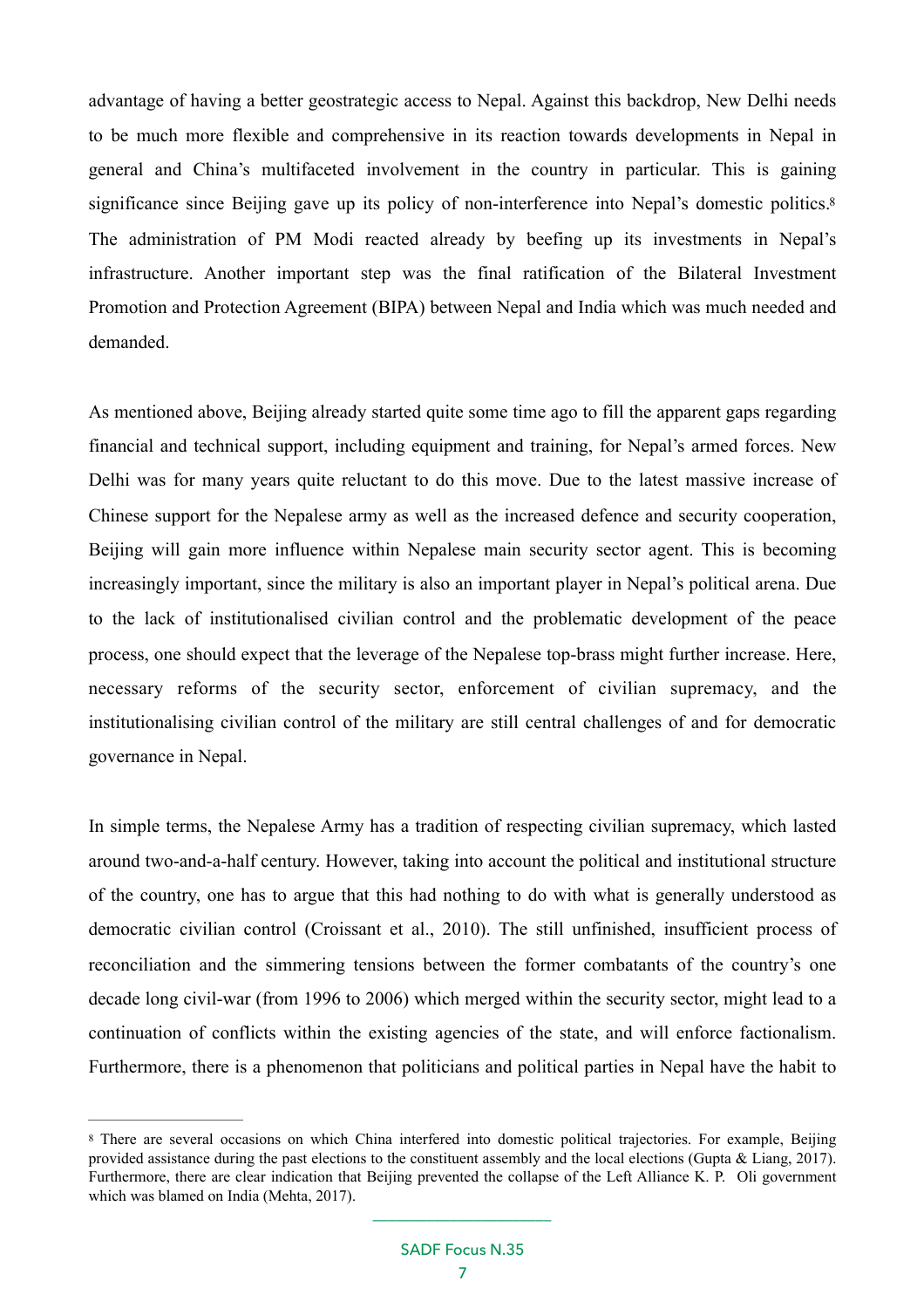influence the process of military organisation, particularly appointments, transfers, and promotions. The latter has created a relative high level of political awareness among the country's armed forces. Subsequently, there is the imminent threat that the country's armed forces are developing more interests in respective political affiliation than in military professionalism (Wolf, 2011). Such a potential pattern is not only a challenge for the consolidation of a stable, democratic order in Nepal, but also reading the growing interaction between the armed forces of China and Nepal.

Furthermore, besides the state-to-state level exchange and the military-to-military contacts, China was able to establish working relationship with Nepal's bureaucracy and the Armed Police Force (APF) which guards the Nepal-China border (Nayak, 2017). In the absence of a reliable and trustworthy government in Kathmandu, China has expanded its engagement from the earlier stateto-state level to institutional as well as people-to-people levels (Nayak, 2017). Here, Beijing started numerous measures to boost the exchange of key figures, like the increase of seats and scholarships in Chinese training institutes and universities for Nepali bureaucrats and police officers. Furthermore, China supported the build-up of training facilities in Nepal, like a new Policy Academy at Matatirtha in Kathmandu (Nayak, 2017). As such, Beijing was able to build-up a constituency among NA. The latter was so strong that some section among Nepal's top-brass are even arguing in favour of deeper military cooperation with China since it seemed that a collaboration with Beijing is promising more benefits, at least at the first sight. This trend has the potential to seriously shaken the traditional friendly relations between the Indian Army and the NA. However, it will undoubtedly help China to build-up the opportunity for multi-layered influence in Nepal's decision-making and implementation.

To sum up, we can see that China is on a path to becoming an increasing factor in India-Nepal affairs and critical issues. Here, Nepal might play the 'China card' in conflicts with India, especially territorial once like the controversy over Lipu-Lekh Pass (Nayak, 2015). And Beijing will additionally use its growing leverage to get involved in the relations between Kathmandu and New Delhi to ensure its national interests in the Himalayan region and beyond. Against this backdrop, Beijing's leadership likes to emphasise that China's increased collaboration with Nepal is meant to protect their respective national interest and is not directed against any third party, meaning India (Liping, 2016). However, it is important to note that Beijing never accepted New Delhi's notion of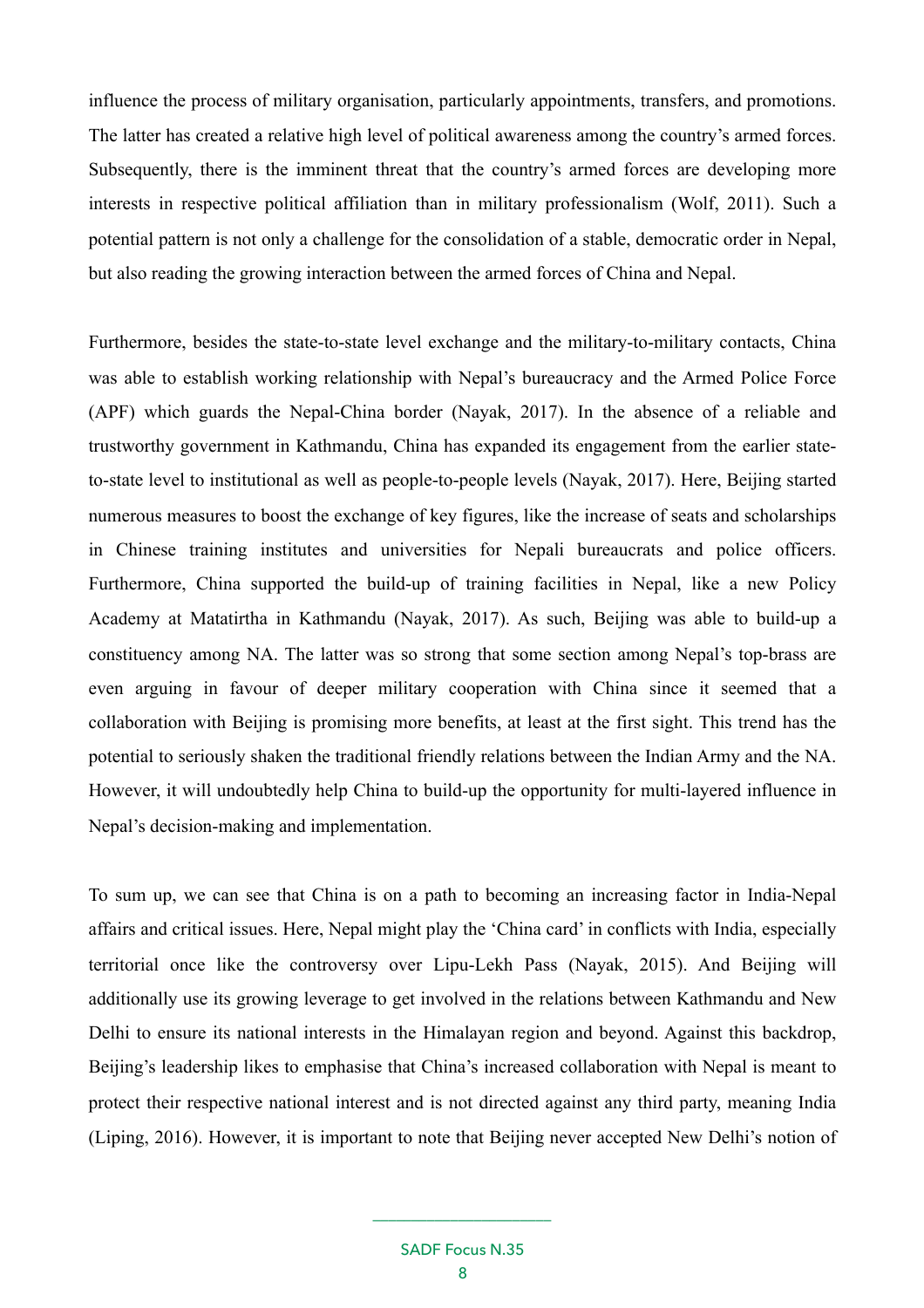its 'sphere of influence' of which Nepal is a crucial part. As such, China's role in Nepal is a challenge towards India's security interests.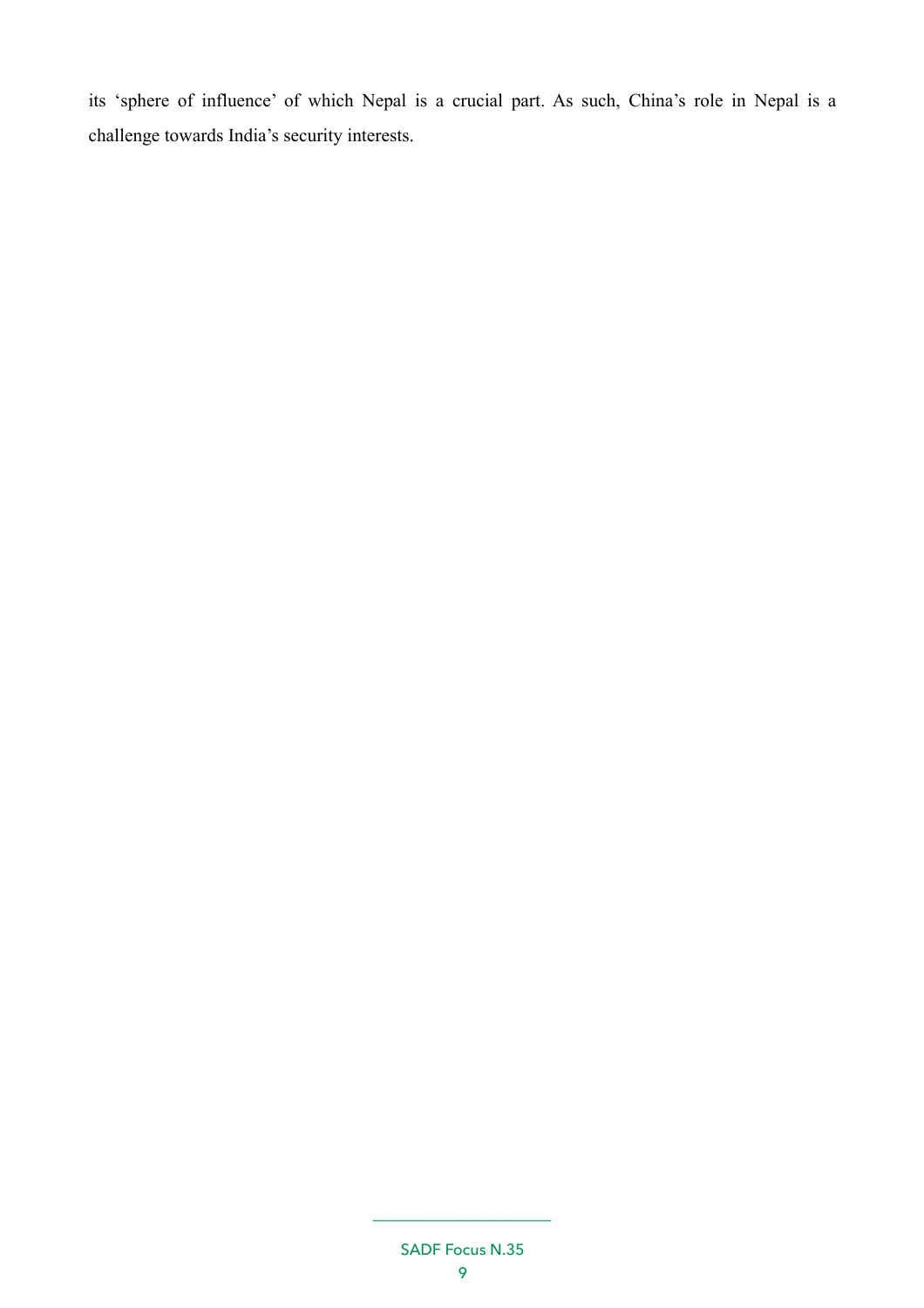## **Bibliography**

- Bhattarai, K. D. (2017). What Caused the Left Alliance's Landslide Victory in Nepal? *The Diplomat*. [online] Available from: [https://thediplomat.com/2017/12/what-caused-the-left](https://thediplomat.com/2017/12/what-caused-the-left-alliances-landslide-victory-in-nepal/)[alliances-landslide-victory-in-nepal/](https://thediplomat.com/2017/12/what-caused-the-left-alliances-landslide-victory-in-nepal/) [Accessed 5th January 2018].
- Croissant, A., Kuehn, D., Chambers, P. & Wolf, S. O. (2010). Beyond the Fallacy of Coup-ism: Conceptualizing Civilian Control of the Military in Emerging Democracies. *Democratization*. Vol. 17, Issue 5, 950-975.
- Gayley, H. (2001). *Gyanendra's Test Nepal's Monarchy in the Era of Democracy.* [online] Friedrich Ebert Stiftung. Available from: [http://www.nepaldemocracy.org/institutions/](http://www.nepaldemocracy.org/institutions/nepal%2527s_monarchy.htm) [nepal%27s\\_monarchy.htm](http://www.nepaldemocracy.org/institutions/nepal%2527s_monarchy.htm) [Accessed 10th January 2018].
- Gupta, R. & Liang, G. (2017). *Elections in Nepal: A struggle between the ballot box and buffer*. SADF Comment, Issue 111. [online] Brussels: South Asia Democratic Forum (SADF). Available from: [http://sadf.eu/new/wp-content/uploads/2017/12/Comment.111.Rishi\\_Gupta.Gao\\_Liang.pdf](http://sadf.eu/new/wp-content/uploads/2017/12/Comment.111.Rishi_Gupta.Gao_Liang.pdf) [Accessed 5th January 2018].
- Ivengar, R. (2015). Nepal Announces Constitutional Amendments in Possible End to Blockade of India Border. *Time*. [online] Available from: [http://time.com/4158284/nepal-constitution](http://time.com/4158284/nepal-constitution-amendment-madhesi-blockade-india/)[amendment-madhesi-blockade-india/](http://time.com/4158284/nepal-constitution-amendment-madhesi-blockade-india/) [Accessed 22nd December 2018].
- Jain, M. (2013). China Meets India in Nepal: A Historical and Future Perspective. *Indian Journal of Asian Affairs*. Volume 26, Issue 1/2 (June-December 2013), pp. 59-73.
- KP (2017). Nepal-China first ever joint military drill to commence from Sunday. *The Kathmandu Post* (KP). [online] Available from: [http://kathmandupost.ekantipur.com/news/2017-04-13/nepal](http://kathmandupost.ekantipur.com/news/2017-04-13/nepal-china-first-ever-joint-military-drill-to-commence-from-sunday.html)[china-first-ever-joint-military-drill-to-commence-from-sunday.html \[Accessed 5th January](http://kathmandupost.ekantipur.com/news/2017-04-13/nepal-china-first-ever-joint-military-drill-to-commence-from-sunday.html) 2018].
- Kumar, S. (2016). A Turnaround in India-Nepal Relations. *The Diplomat.* [online] Available from: <https://thediplomat.com/2016/03/a-turnaround-in-india-nepal-relations/> [Accessed 5th January 2018].
- Liping, X. (2016). India should be more open for Sino-Nepalese cooperation. *Global Times*. [online] Available from: <http://www.globaltimes.cn/content/1025743.shtml>[Accessed 5th January 2018].
- Mehta, A. K. (2017). Playing Chinese checkers in Nepal. *The Tribune*. [online] Available from: <http://www.tribuneindia.com/news/comment/playing-chinese-checkers-in-nepal/406994.html> [Accessed 5th January 2018].